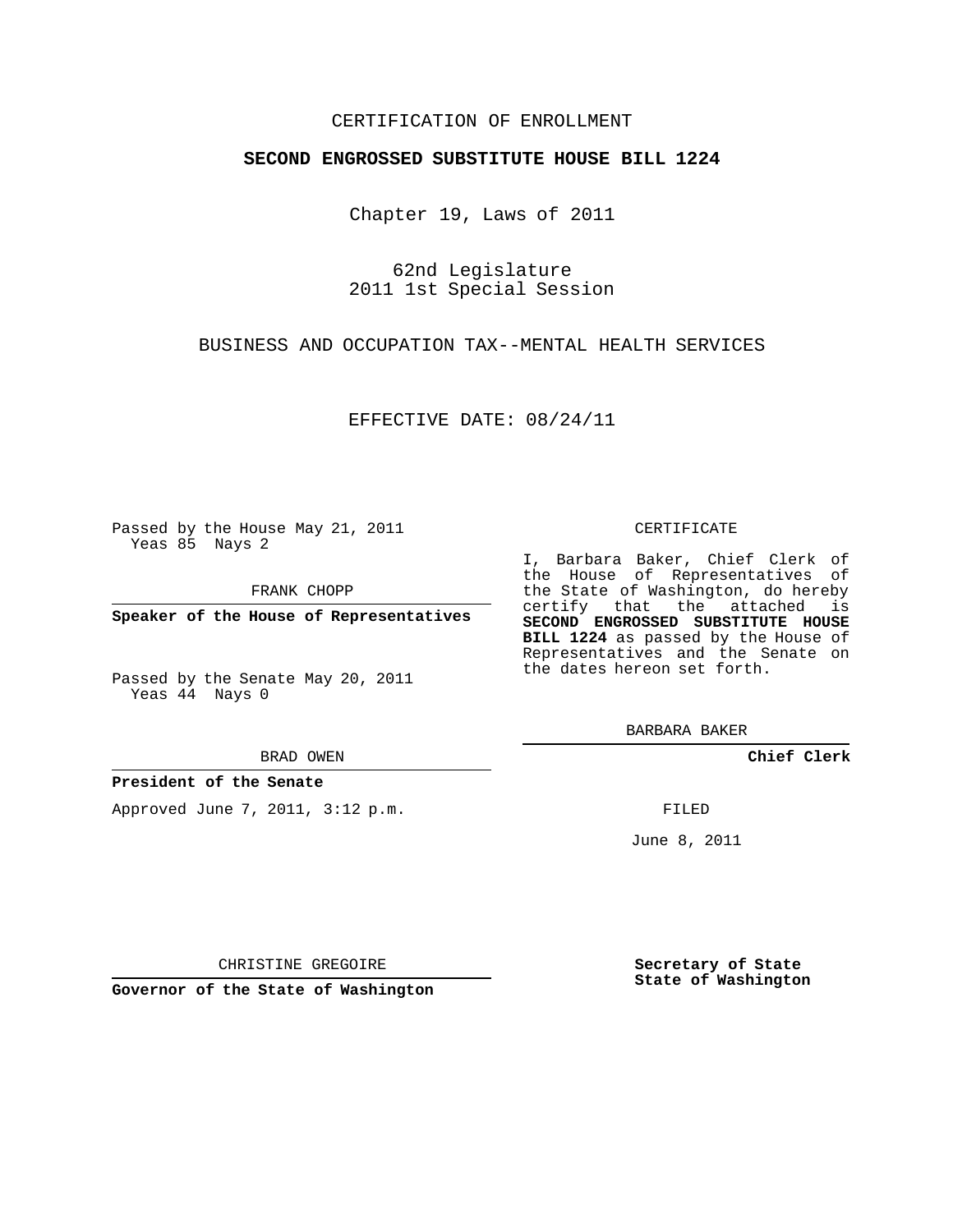# **SECOND ENGROSSED SUBSTITUTE HOUSE BILL 1224** \_\_\_\_\_\_\_\_\_\_\_\_\_\_\_\_\_\_\_\_\_\_\_\_\_\_\_\_\_\_\_\_\_\_\_\_\_\_\_\_\_\_\_\_\_

\_\_\_\_\_\_\_\_\_\_\_\_\_\_\_\_\_\_\_\_\_\_\_\_\_\_\_\_\_\_\_\_\_\_\_\_\_\_\_\_\_\_\_\_\_

AS AMENDED BY THE SENATE

Passed Legislature - 2011 1st Special Session

**State of Washington 62nd Legislature 2011 1st Special Session**

**By** House Ways & Means (originally sponsored by Representatives Green, Dammeier, Cody, Appleton, Darneille, Harris, and Roberts)

READ FIRST TIME 02/25/11.

 AN ACT Relating to a business and occupation tax deduction for amounts received with respect to mental health services; amending RCW 82.04.4297 and 82.04.431; adding a new section to chapter 82.04 RCW; creating a new section; and providing an expiration date.

BE IT ENACTED BY THE LEGISLATURE OF THE STATE OF WASHINGTON:

 NEW SECTION. **Sec. 1.** A new section is added to chapter 82.04 RCW to read as follows:

 (1) A health or social welfare organization may deduct from the measure of tax amounts received as compensation for providing mental health services under a government-funded program.

 (2) A regional support network may deduct from the measure of tax amounts received from the state of Washington for distribution to a health or social welfare organization that is eligible to deduct the distribution under subsection (1) of this section.

 (3) A person claiming a deduction under this section must file a complete annual report with the department under RCW 82.32.534.

(4) The definitions in this subsection apply to this section.

 (a) "Health or social welfare organization" has the meaning provided in RCW 82.04.431.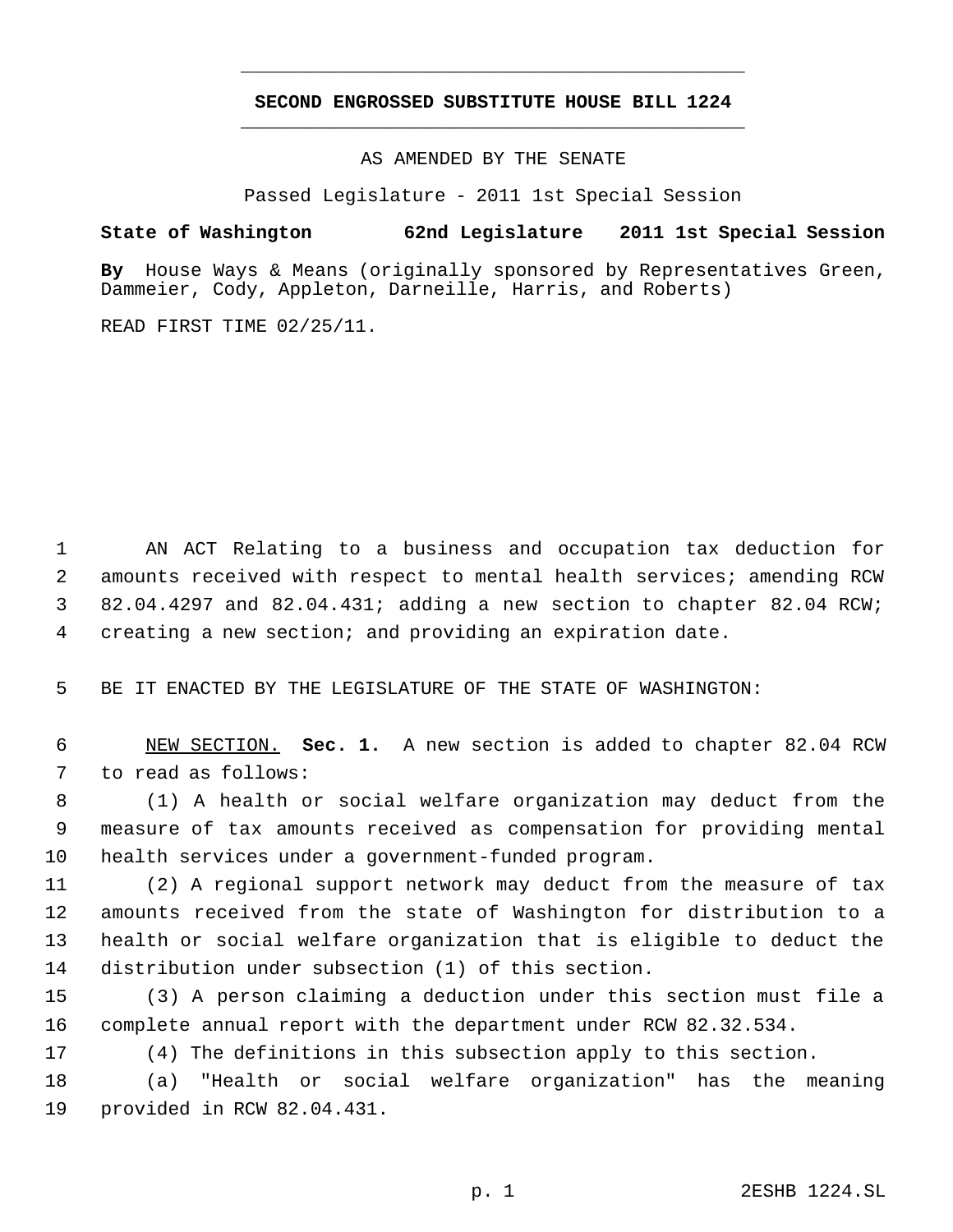(b) "Mental health services" and "regional support network" have the meanings provided in RCW 71.24.025.

(5) This section expires August 1, 2016.

 **Sec. 2.** RCW 82.04.4297 and 2002 c 314 s 3 are each amended to read as follows:

 In computing tax there may be deducted from the measure of tax amounts received from the United States or any instrumentality thereof or from the state of Washington or any municipal corporation or political subdivision thereof as compensation for, or to support, health or social welfare services rendered by a health or social welfare organization, as defined in RCW 82.04.431, or by a municipal corporation or political subdivision, except deductions are not allowed under this section for amounts that are received under an employee benefit plan.

 **Sec. 3.** RCW 82.04.431 and 2008 c 137 s 1 are each amended to read as follows:

 (1) ((For the purposes of RCW 82.04.4297, 82.04.4311, 82.08.02915, 18 82.12.02915, and 82.08.997,)) The term "health or social welfare organization" means an organization, including any community action council, which renders health or social welfare services as defined in subsection (2) of this section, which is a domestic or foreign not-for- profit corporation under chapter 24.03 RCW and which is managed by a governing board of not less than eight individuals none of whom is a paid employee of the organization or which is a corporation sole under chapter 24.12 RCW. Health or social welfare organization does not include a corporation providing professional services as authorized in chapter 18.100 RCW. In addition a corporation in order to be exempt 28 under RCW 82.04.4297 ((shall)) must satisfy the following conditions:

 (a) No part of its income may be paid directly or indirectly to its members, stockholders, officers, directors, or trustees except in the form of services rendered by the corporation in accordance with its purposes and bylaws;

 (b) Salary or compensation paid to its officers and executives must be only for actual services rendered, and at levels comparable to the salary or compensation of like positions within the public service of the state;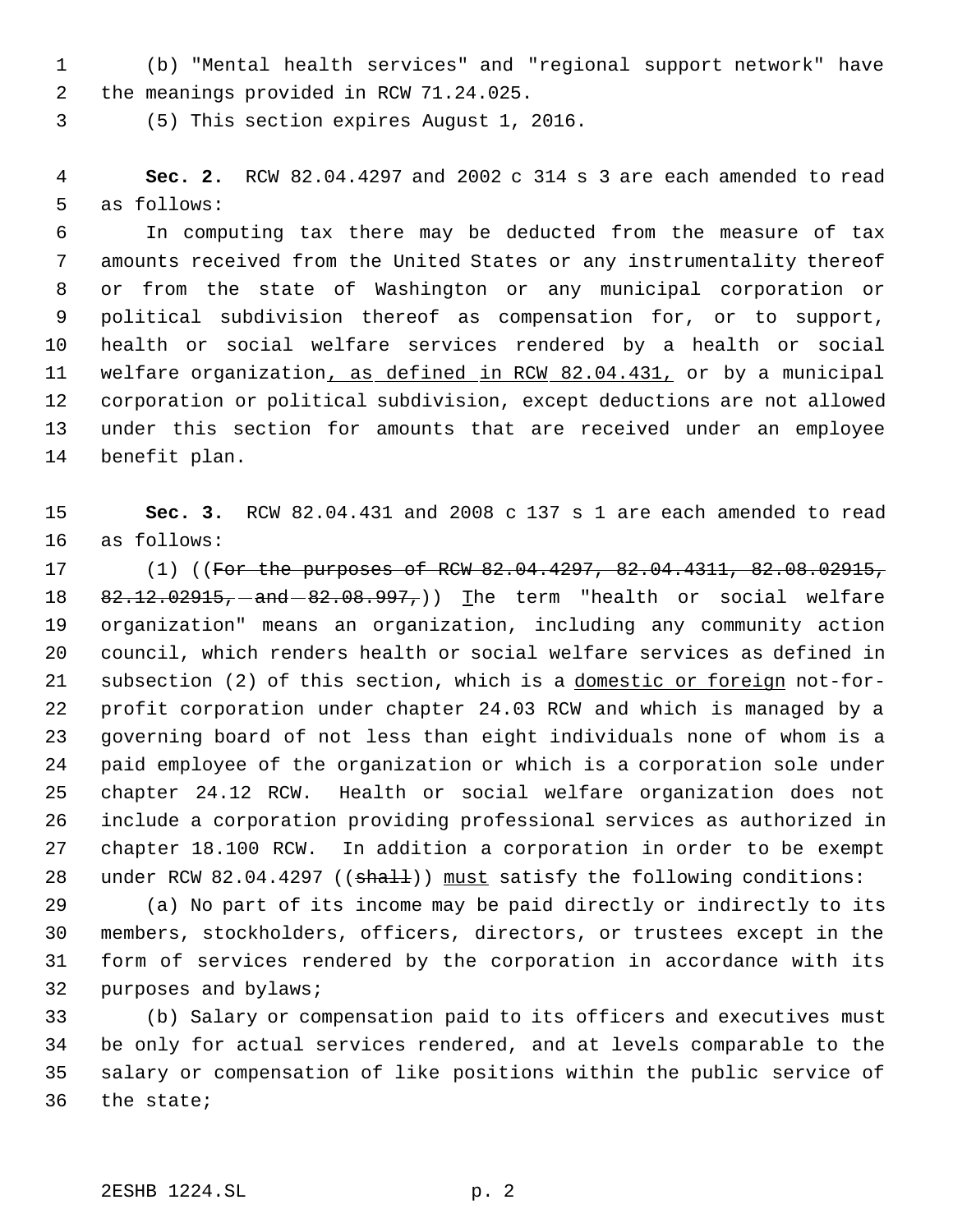(c) Assets of the corporation must be irrevocably dedicated to the activities for which the exemption is granted and, on the liquidation, dissolution, or abandonment by the corporation, may not inure directly or indirectly to the benefit of any member or individual except a nonprofit organization, association, or corporation which also would be entitled to the exemption;

 (d) The corporation must be duly licensed or certified where 8 licensing or certification is required by law or regulation;

 (e) The amounts received qualifying for exemption must be used for the activities for which the exemption is granted;

 (f) Services must be available regardless of race, color, national 12 origin, or ancestry; and

13 (g) The director of revenue ((shall)) must have access to its books in order to determine whether the corporation is exempt from taxes within the intent of RCW 82.04.4297 and this section.

 (2) The term "health or social welfare services" includes and is limited to:

(a) Mental health, drug, or alcoholism counseling or treatment;

(b) Family counseling;

## (c) Health care services;

 (d) Therapeutic, diagnostic, rehabilitative, or restorative services for the care of the sick, aged, or physically, developmentally, or emotionally-disabled individuals;

 (e) Activities which are for the purpose of preventing or ameliorating juvenile delinquency or child abuse, including recreational activities for those purposes;

(f) Care of orphans or foster children;

(g) Day care of children;

(h) Employment development, training, and placement;

(i) Legal services to the indigent;

 (j) Weatherization assistance or minor home repair for low-income homeowners or renters;

 (k) Assistance to low-income homeowners and renters to offset the cost of home heating energy, through direct benefits to eligible households or to fuel vendors on behalf of eligible households;

 (l) Community services to low-income individuals, families, and groups, which are designed to have a measurable and potentially major impact on causes of poverty in communities of the state; and